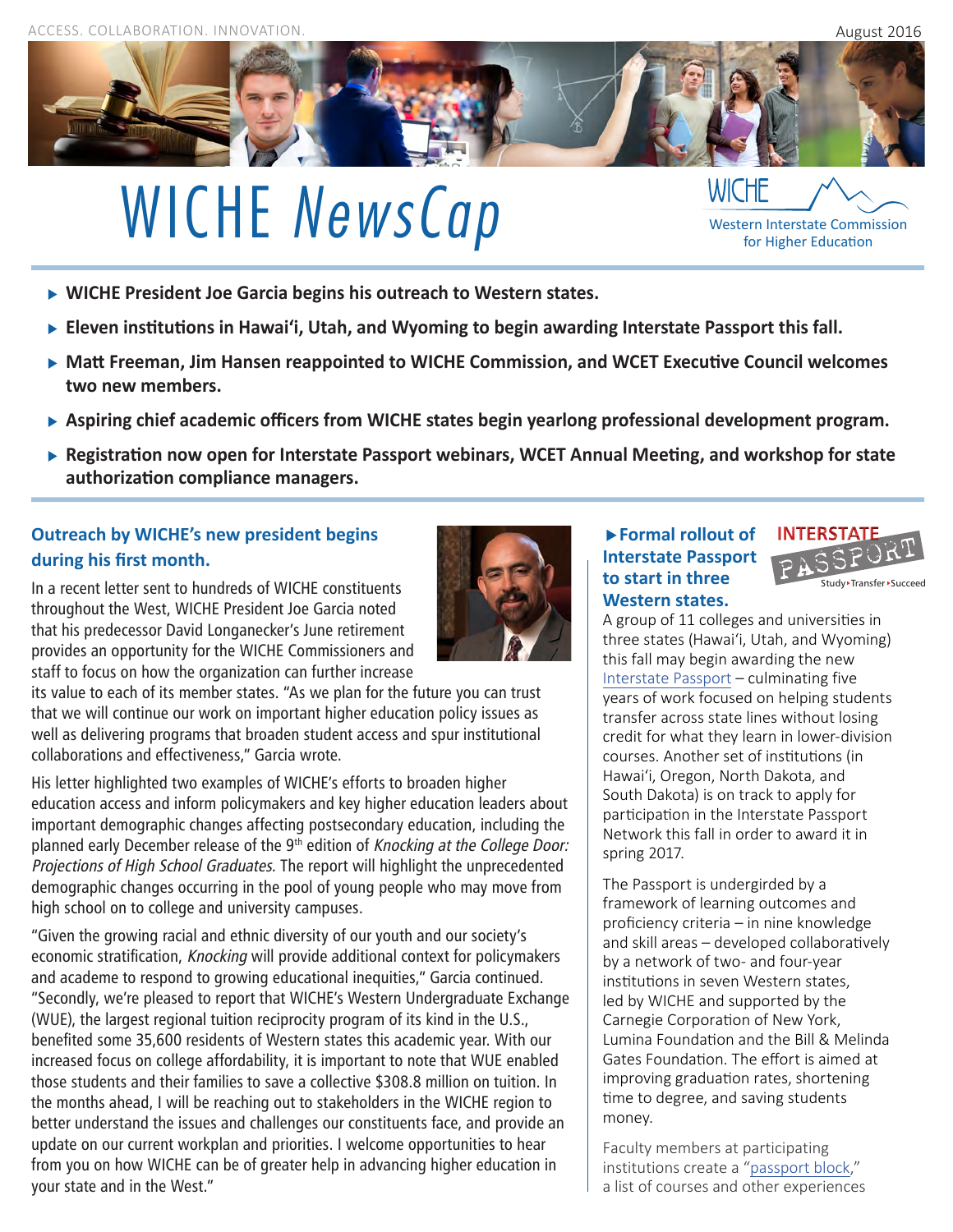that satisfy the learning outcomes in the nine areas. Students who complete those courses with a minimum grade of C or its equivalent can transfer to another participating college without having to repeat lowerdivision coursework that corresponds to that institution's Passport block. The academic progress of Passport students will be monitored, analyzed, and made public in annual reports.

Colleges and universities throughout the country are [invited to join the Passport Network. Click here for](http://www.wiche.edu/passport/membership) application information.

## **WICHE's new online seminars provide an indepth review of the groundbreaking Interstate**

**Passport**. To enlarge understanding of and interest in the Interstate Passport, WICHE recently launched a [series of webinars,](http://www.wiche.edu/passport/webinars) supported by a \$2.99 million First in the World grant awarded in Oct 2015 by the U.S. Department of Education (the grant also supports several other facets of the initiative).

The first webinar, on June 21, provided a useful overview of the history, key components, and goals of the Interstate Passport. A second session, in July, focused on the role and responsibilities of registrars and institutional researchers at institutions participating in the Interstate Passport Network. Upcoming webinars include:

- Interstate Passport: The Role of Transfer-Level Proficiency in the New Framework," on Aug. 24, presented by Terry Underwood, emeritus professor of curriculum and instruction at California State University-Sacramento.
- ▶ "Focusing on Student Mobility and Transfer: A National View," on Sept. 29, with Doug Shapiro, executive research director of the National Student Clearinghouse.

Over the next two years additional webinars will be scheduled for faculty members, registrars, institutional researchers, academic advisors, marketing representatives, and admissions directors.

### **Matt Freeman and Jim Hansen reappointed to WICHE Commission; Vernon Smith, Michelle Weise elected to WCET leadership**.

Idaho Gov. Butch Otter has reappointed Matt Freeman, executive director of the Office of the State Board of Education, as WICHE Commissioner. And in South Dakota, Gov. Dennis Daugaard



has reappointed Jim Hansen to a four-year term on the WICHE Commission. Hansen, whose long career in education ranged from high school math teacher to state superintendent of schools, served 18 years on the South Dakota Board of Regents before retiring in 2013.

#### Recently elected to serve on [WCET's Executive Council](http://wcet.wiche.edu/about/leadership/Executive-Council-Election-2016),

beginning in October, were Vernon Smith, vice provost for distributed learning at the University of the Pacific in Stockton, Calif., and Michelle



Weise, executive director of Southern New Hampshire University's Sandbox Collaborative, a research lab focused on strategy and innovation.

## **Register now for WCET's Annual Meeting in October in Minneapolis**.

WCET, the leader in the practice, policy, and advocacy of technology-enhanced learning in higher education, will bring together innovative thinkers and pragmatic solutions during its 28th Annual Meeting, to be held Oct. 12-14 at the Marriott City Center in Minneapolis.



The three-day event will feature a keynote address by Jaime Casap, chief education evangelist at Google, and sessions on topics ranging from new and emerging technologies, accessibility, and data analytics, to the recruitment and training of adjunct teaching faculty, and [conducting research in distance education.](https://www.eiseverywhere.com/ehome/index.php?eventid=161705&) Click here for registration and program information.

# **Second year of WICHE's professional development program for aspiring chief**

**academic officers now underway**. A cohort of 15 postsecondary vice provosts, deans and other academic leaders from 12 states gathered in Boulder recently for the start of a year-long program designed to develop the leadership skills and functional knowledge needed to move to the next level at four-year institutions in the WICHE region. The Western Academic Leadership Academy [consists of an initial three-day seminar](http://www.wiche.edu/forum/academy) followed by webinars, listserv conversations, faculty mentoring, and a culminating session at the annual spring meeting of the Western Academic Leadership Forum, which launched the program in 2015. Academy participants must hold a position of dean or higher at a Forum-member institution or organization and be nominated by their chief academic leader. For additional information, contact Pat Shea, WICHE's director of academic initiatives, at [pshea@wiche.edu](mailto:pshea@wiche.edu).

# **Key theme of upcoming WICHE Legislative Advisory Committee meeting: using data to**

**inform state policy**. The annual meeting of WICHE's [Legislative Advisory Committee](http://www.wiche.edu/lac), an invitation-only event, is scheduled for Sept. 20-21 in Albuquerque. This year's theme is "Better Data, Better Decisions."

The meeting, which kicks off with opening remarks by WICHE President Joe Garcia, will include presentations and facilitated discussions on a range of topics, including highlights of the 2016 legislative sessions, and a preview